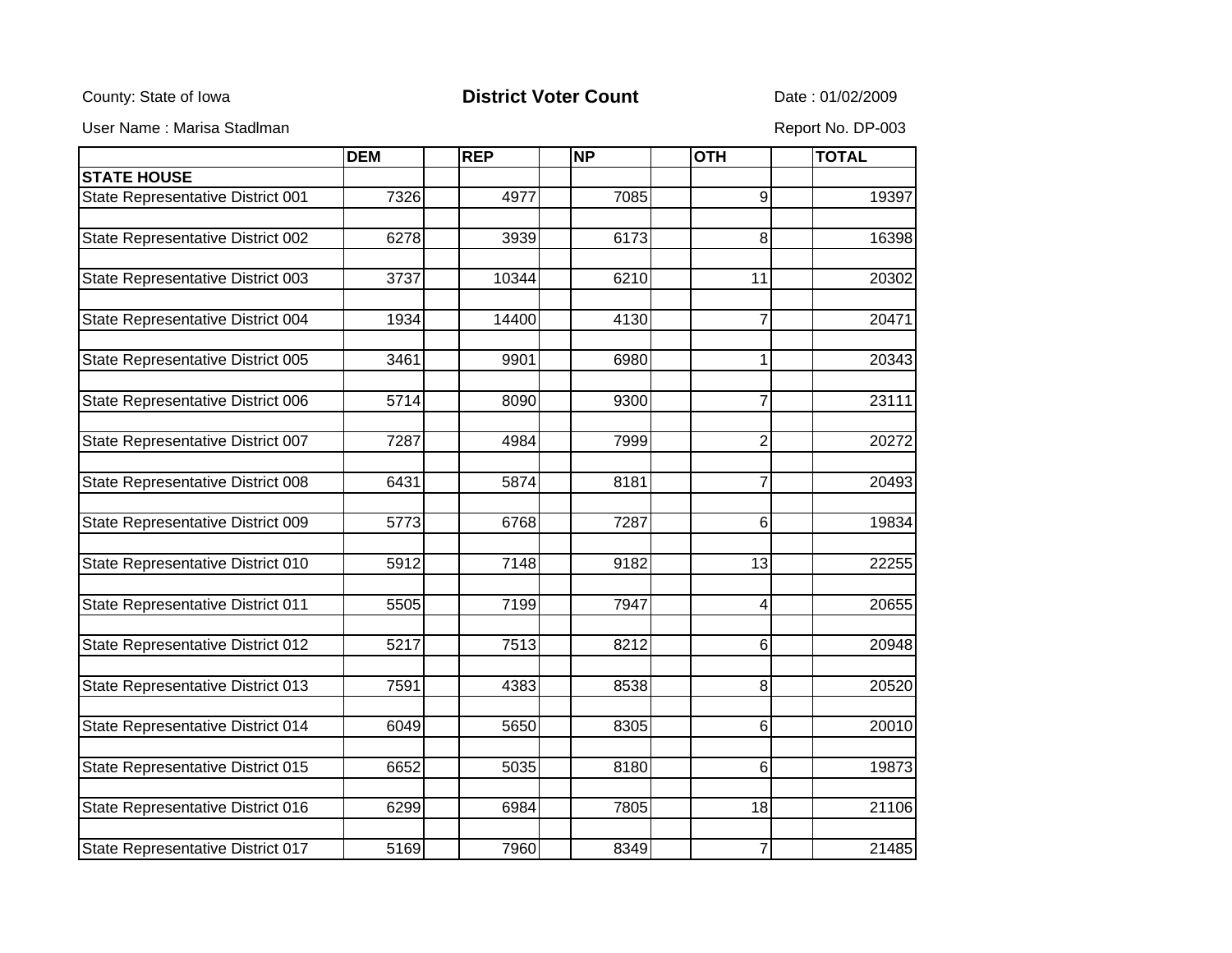|                                   | <b>DEM</b> | REP  | <b>NP</b> | <b>OTH</b>      | <b>TOTAL</b> | Page 2 |
|-----------------------------------|------------|------|-----------|-----------------|--------------|--------|
| State Representative District 018 | 5687       | 5819 | 8487      | 6               | 19999        |        |
| State Representative District 019 | 6687       | 5833 | 8167      | 43              | 20730        |        |
|                                   |            |      |           |                 |              |        |
| State Representative District 020 | 7124       | 6967 | 9117      | 18              | 23226        |        |
| State Representative District 021 | 7016       | 4340 | 7236      | 8               | 18600        |        |
| State Representative District 022 | 9620       | 2350 | 6736      | 9               | 18715        |        |
| State Representative District 023 | 6707       | 4623 | 9092      | 11              | 20433        |        |
| State Representative District 024 | 5924       | 5454 | 8147      | 3               | 19528        |        |
| State Representative District 025 | 9025       | 4236 | 8399      | $\overline{12}$ | 21672        |        |
| State Representative District 026 | 7461       | 3757 | 7999      | 5               | 19222        |        |
| State Representative District 027 | 9593       | 3754 | 7019      | 9               | 20375        |        |
| State Representative District 028 | 9116       | 4234 | 7183      | 4               | 20537        |        |
| State Representative District 029 | 9515       | 6063 | 8637      | 23              | 24238        |        |
| State Representative District 030 | 12643      | 6155 | 10293     | 31              | 29122        |        |
| State Representative District 031 | 7398       | 5108 | 8901      | 6               | 21413        |        |
| State Representative District 032 | 6774       | 6373 | 8844      | 9               | 22000        |        |
| State Representative District 033 | 9162       | 3529 | 8112      | 33              | 20836        |        |
| State Representative District 034 | 8710       | 4498 | 7767      | $\overline{15}$ | 20990        |        |
| State Representative District 035 | 8200       | 6966 | 9348      | 11              | 24525        |        |
| State Representative District 036 | 8099       | 7619 | 10087     | 18              | 25823        |        |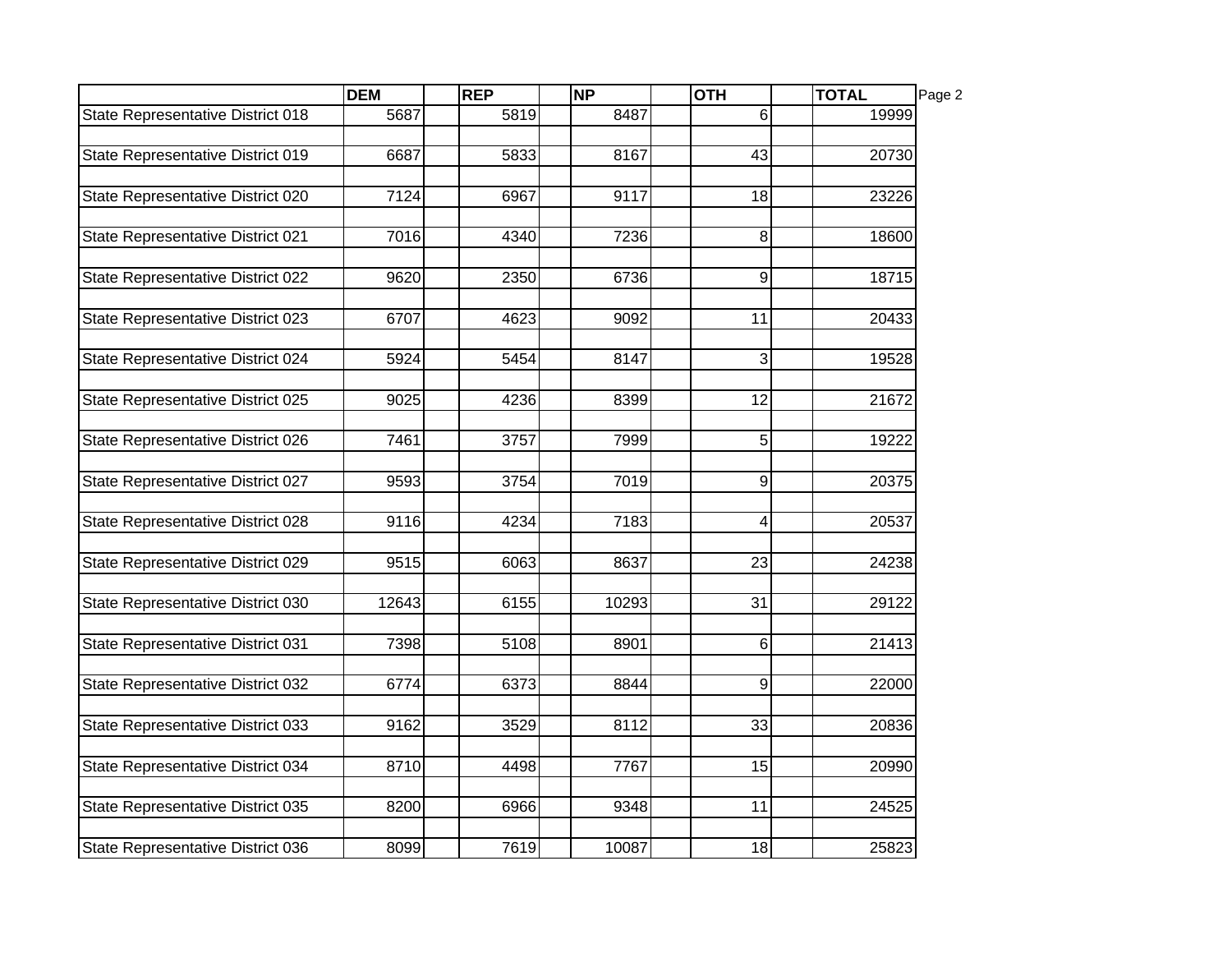|                                   | <b>DEM</b> | REP   | <b>NP</b> | <b>OTH</b>     | <b>TOTAL</b> | Page 3 |
|-----------------------------------|------------|-------|-----------|----------------|--------------|--------|
| State Representative District 037 | 7719       | 6996  | 8361      | 18             | 23094        |        |
| State Representative District 038 | 9056       | 4916  | 6474      | 19             | 20465        |        |
| State Representative District 039 | 6285       | 5681  | 9222      | 11             | 21199        |        |
| State Representative District 040 | 5513       | 7558  | 7598      | 9              | 20678        |        |
| State Representative District 041 | 8636       | 5665  | 6687      | 10             | 20998        |        |
| State Representative District 042 | 9627       | 7064  | 8127      | 16             | 24834        |        |
| State Representative District 043 | 6740       | 5745  | 7449      | 6              | 19940        |        |
| State Representative District 044 | 5699       | 6995  | 8141      | $\overline{7}$ | 20842        |        |
| State Representative District 045 | 10004      | 7214  | 13809     | 139            | 31166        |        |
| State Representative District 046 | 9620       | 6778  | 9719      | 48             | 26165        |        |
| State Representative District 047 | 9327       | 12441 | 13904     | 20             | 35692        |        |
| State Representative District 048 | 7297       | 5040  | 7970      | 17             | 20324        |        |
| State Representative District 049 | 8024       | 4840  | 6950      | 13             | 19827        |        |
| State Representative District 050 | 5271       | 5977  | 7547      | 5              | 18800        |        |
| State Representative District 051 | 6616       | 4847  | 8633      | 13             | 20109        |        |
| State Representative District 052 | 4660       | 6330  | 7626      | 4              | 18620        |        |
| State Representative District 053 | 5048       | 8066  | 8004      | $\overline{2}$ | 21120        |        |
| State Representative District 054 | 6171       | 6502  | 7973      | 9              | 20655        |        |
| State Representative District 055 | 5577       | 6574  | 6920      | $\,8\,$        | 19079        |        |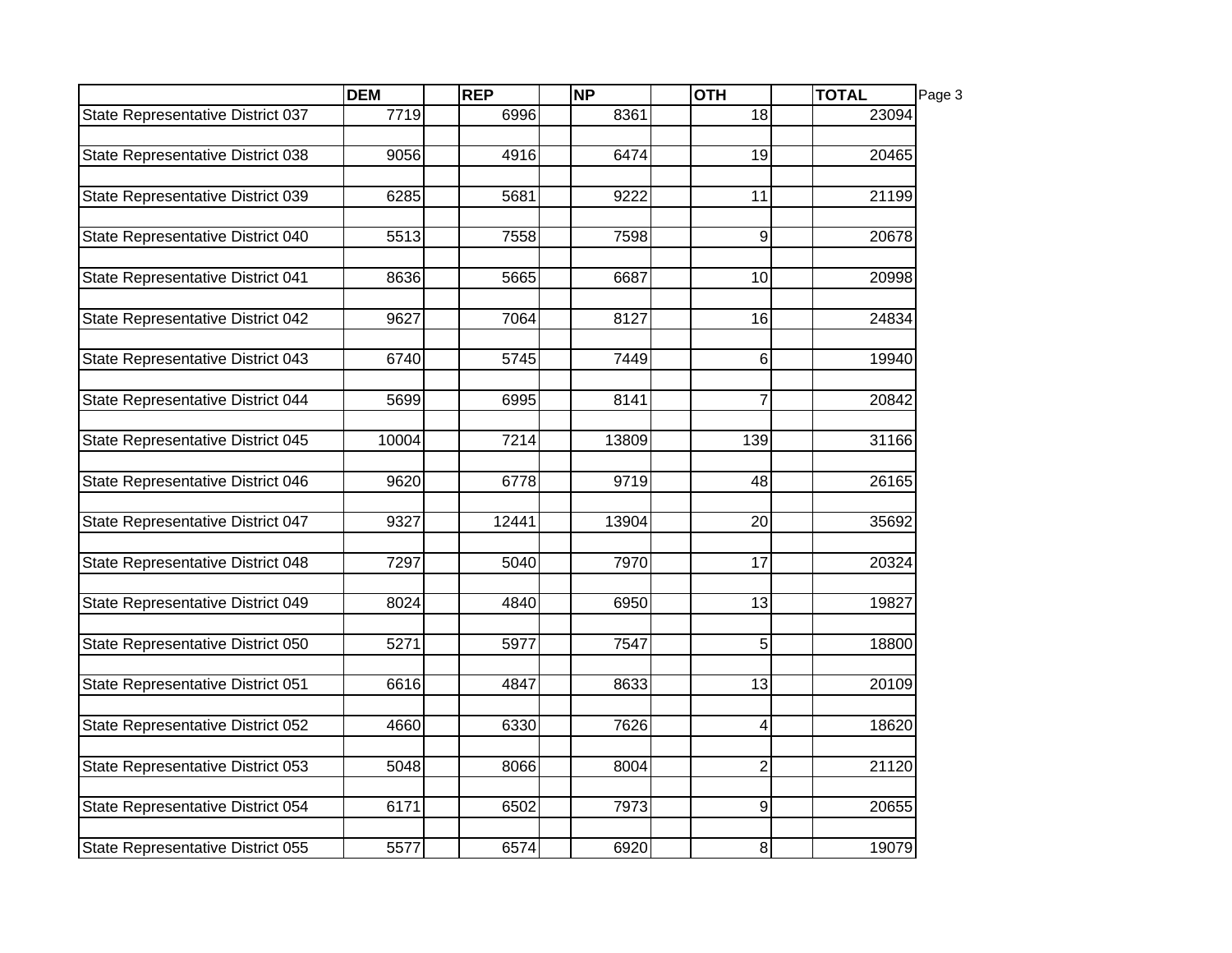|                                   | <b>DEM</b> | REP   | <b>NP</b> | <b>OTH</b>      | <b>TOTAL</b> | Page 4 |
|-----------------------------------|------------|-------|-----------|-----------------|--------------|--------|
| State Representative District 056 | 6359       | 6543  | 6520      | 7               | 19429        |        |
| State Representative District 057 | 5155       | 8682  | 7535      | 6               | 21378        |        |
| State Representative District 058 | 5622       | 7380  | 7475      | 8               | 20485        |        |
| State Representative District 059 | 8225       | 8270  | 6374      | 14              | 22883        |        |
| State Representative District 060 | 7991       | 8358  | 7643      | 21              | 24013        |        |
| State Representative District 061 | 11811      | 5501  | 5582      | 20              | 22914        |        |
| State Representative District 062 | 9319       | 3494  | 5927      | 17              | 18757        |        |
| State Representative District 063 | 8544       | 9388  | 7558      | $\overline{16}$ | 25506        |        |
| State Representative District 064 | 9906       | 5408  | 6424      | $\overline{22}$ | 21760        |        |
| State Representative District 065 | 9428       | 3286  | 6189      | 23              | 18926        |        |
| State Representative District 066 | 10225      | 2345  | 5246      | 26              | 17842        |        |
| State Representative District 067 | 10393      | 4844  | 7099      | 15              | 22351        |        |
| State Representative District 068 | 9958       | 3954  | 6071      | 10              | 19993        |        |
| State Representative District 069 | 9831       | 11976 | 10353     | 20              | 32180        |        |
| State Representative District 070 | 9282       | 10809 | 9936      | 25              | 30052        |        |
| State Representative District 071 | 6563       | 8394  | 8094      | 4               | 23055        |        |
| State Representative District 072 | 6475       | 6586  | 7090      | $\overline{7}$  | 20158        |        |
| State Representative District 073 | 7846       | 7366  | 8402      | 5               | 23619        |        |
| State Representative District 074 | 8443       | 6996  | 8183      | 16              | 23638        |        |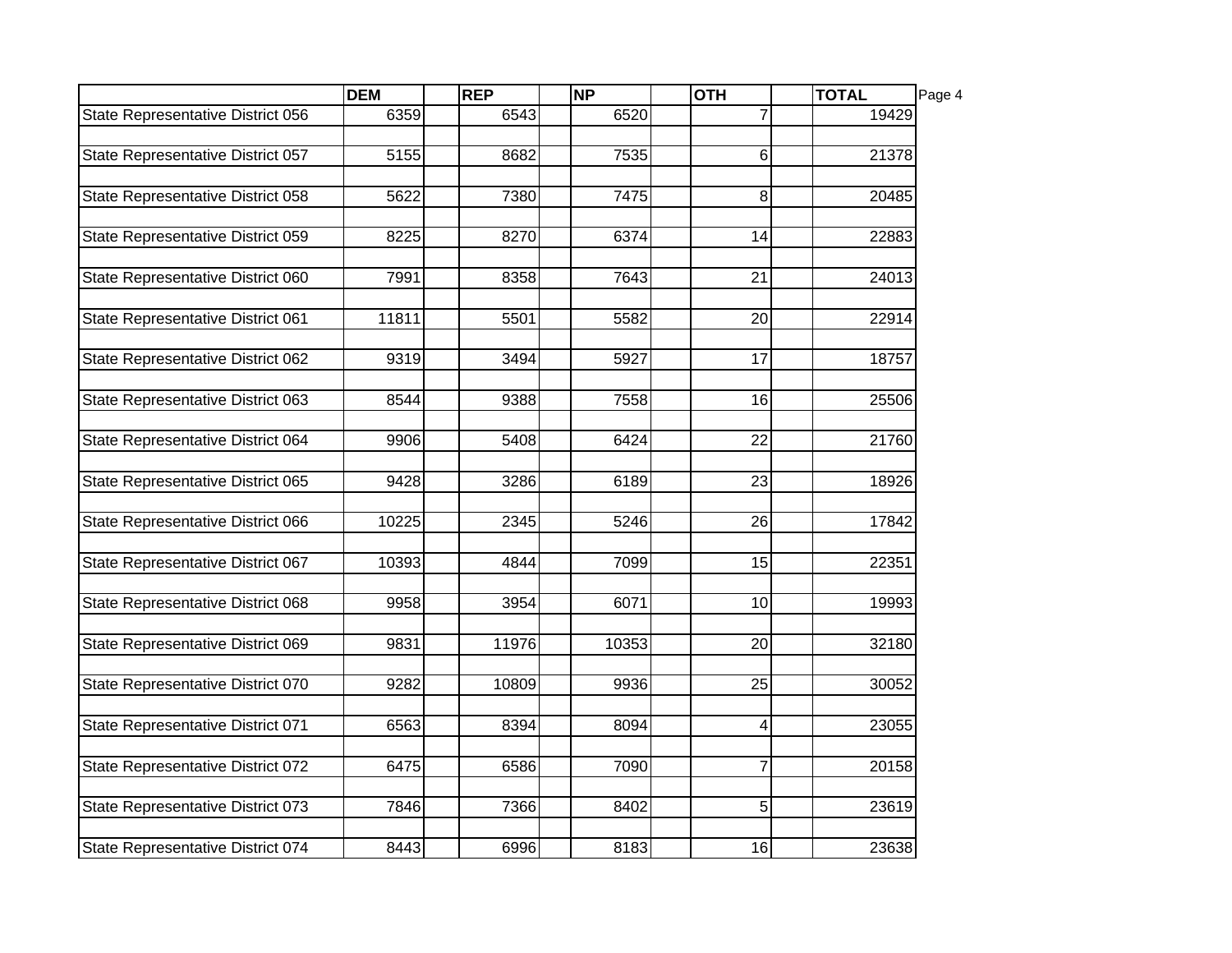|                                   | <b>DEM</b> | REP  | <b>NP</b> | <b>OTH</b>       | <b>TOTAL</b> | Page 5 |
|-----------------------------------|------------|------|-----------|------------------|--------------|--------|
| State Representative District 075 | 7691       | 6642 | 8039      | 15               | 22387        |        |
| State Representative District 076 | 6746       | 6131 | 8340      | 3                | 21220        |        |
|                                   |            |      |           |                  |              |        |
| State Representative District 077 | 13089      | 4983 | 11828     | 90               | 29990        |        |
| State Representative District 078 | 14522      | 4330 | 8503      | 55               | 27410        |        |
| State Representative District 079 | 6402       | 5438 | 9019      | 3                | 20862        |        |
| State Representative District 080 | 6504       | 6472 | 7604      | 4                | 20584        |        |
| State Representative District 081 | 7913       | 6351 | 9172      | 15               | 23451        |        |
| State Representative District 082 | 6441       | 8287 | 9990      | $\overline{10}$  | 24728        |        |
| State Representative District 083 | 6504       | 5986 | 9539      | 9                | 22038        |        |
| State Representative District 084 | 6970       | 5920 | 10136     | $\boldsymbol{2}$ | 23028        |        |
| State Representative District 085 | 8010       | 4945 | 9691      | 8                | 22654        |        |
| State Representative District 086 | 8259       | 3157 | 8262      | 15               | 19693        |        |
| State Representative District 087 | 7508       | 5578 | 6647      | 6                | 19739        |        |
| State Representative District 088 | 9954       | 3961 | 6275      | 11               | 20201        |        |
| State Representative District 089 | 6025       | 7085 | 7753      | 14               | 20877        |        |
| State Representative District 090 | 7357       | 6602 | 8073      | $\overline{23}$  | 22055        |        |
| State Representative District 091 | 5640       | 6320 | 7880      | 5                | 19845        |        |
| State Representative District 092 | 9362       | 3062 | 6663      | 19               | 19106        |        |
| State Representative District 093 | 9623       | 3940 | 5905      | 4                | 19472        |        |